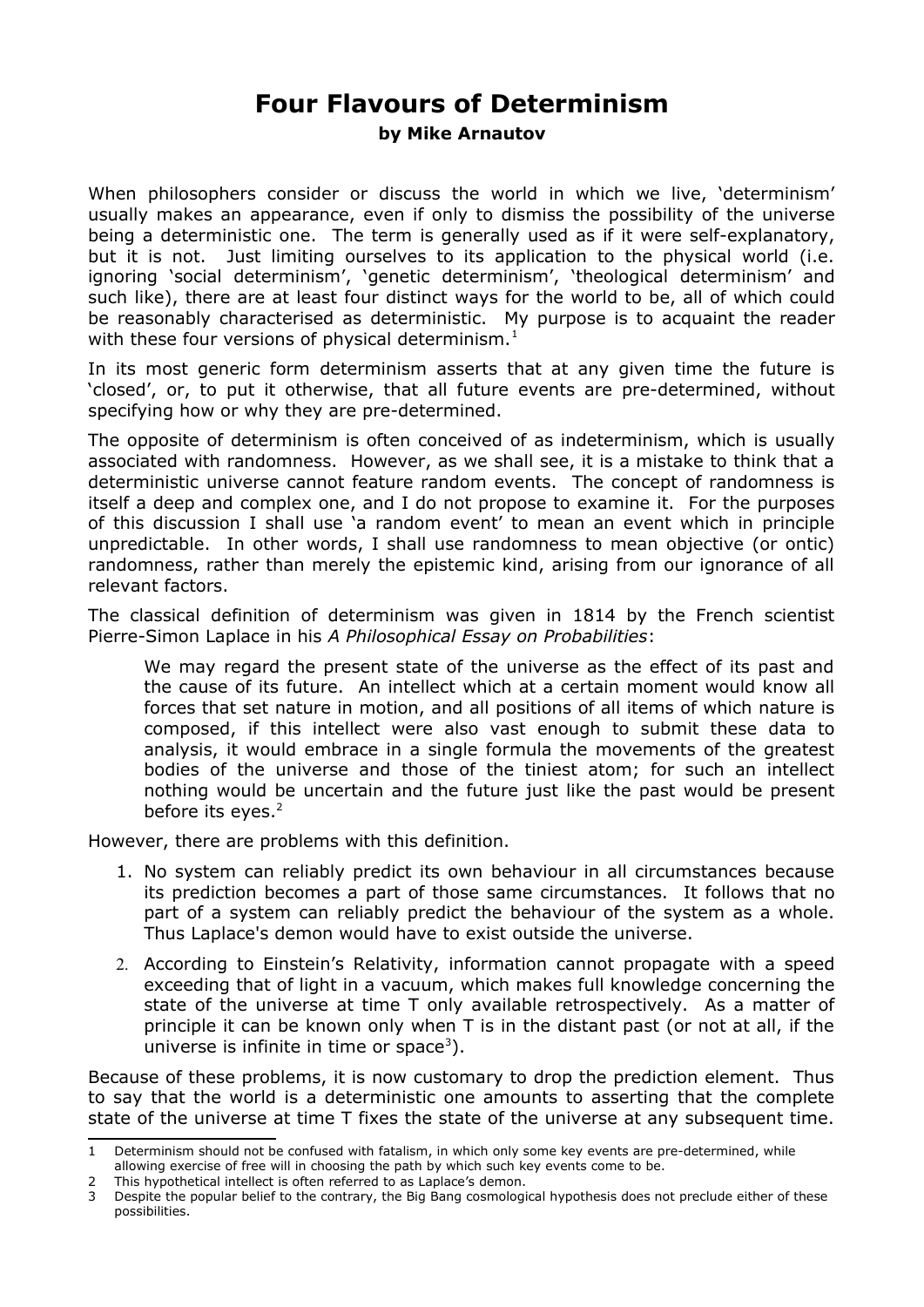However, this modern reformulation also faces some challenges.

- 1. What do we mean by 'at time T'? According to Einstein (again!), simultaneity is relative, so two observers in the same location, but moving relative to each other, only share the 'now' of their actual location – their respective 'nows' extend differently into further reaches of the world. The faster they move relative to each other, the more pronounced the difference becomes. This may or may not be a real problem. Einstein's relativity does not preclude us from deriving some notion of 'now' independent of individual observers, for example basing it on the singular event of the Big Bang.
- 2. Even then we are still left with a further potential problem. Though the matter is not yet entirely settled, it would seem that General Relativity precludes any possibility of foliating spacetime into a stack of separate 'nows'.

Thus classically defined determinism may or may not make sense, but demonstrating its applicability to the actual universe is clearly somewhat problematic. Nevertheless, this is what is typically meant by the unqualified term 'determinism' (or more precisely *causal determinism)*. [4](#page-1-0) As must be obvious, it leaves no place for randomness – all events are strictly caused by preceding events.

Closely related to causal determinism is *adequate determinism*, which emerges (in all senses of the word) from the indeterminacy of Quantum Mechanics through purely stochastic mechanisms. While we have no idea whether an atom of Radium will or will not undergo spontaneous fission in any specific time interval, given the vast number of such atoms in a macroscopic piece of Radium<sup>[5](#page-1-1)</sup>, we can make a very precise prediction of the proportion of those atoms which will spontaneously split. Through this general mechanism we get an apparently deterministic macroscopic world from the underlying indeterminacy of a sub-microscopic world.

At this stage I fully expect the reader to protest that adequate determinism is misnamed – it is really an inadequate determinism, its deterministic pretensions being based on nothing more than the extreme (and it is extreme!) unlikelihood of departures from an apparently deterministic behaviour. And, yes, it is a point well taken, but here we run into a difficulty with philosophical foundations of probability itself. What exactly does it mean for an event to be so improbable that one would have to wait for periods vastly exceeding the age of the universe for such an event to occur somewhere in it?[6](#page-1-2)

As a practical example, in principle there is a vanishingly small, yet non-zero chance of a macroscopic sample of Radium ceasing to be radioactive for a period of time observable to humans. Should such an event be observed, would we just shrug our shoulders and say: "well, it's very unlikely, but not impossible", or would we look for a causal explanation of such a vastly unlikely event? I submit that the latter would be the correct reaction, on the simple ground that the likelihood of our not knowing something relevant, which might explain the observation, is vastly greater than the likelihood of its happening by chance (for no causal reasons).

In short, unlike the classical, causal flavour, adequate determinism of the macroscopic world does not preclude random events in principle, but does so in practice. We can,

<span id="page-1-0"></span><sup>4</sup> We should note here one oddity of this classical definition. It does not entail time reversibility. Future states of the universe may be fixed by its state now, but nothing is said about past states being equally determined. A universe branching backwards in time is perfectly consistent with the above definition. This would, of course, mean a loss of information as different pasts merge into the same present. Since such loss of information is forbidden in Quantum Mechanics and since all our physics theories are time-symmetrical, I shall ignore this wrinkle. It is easily handled by replacing 'all later times' with 'all other times' in the definition of causal determinism.

<span id="page-1-1"></span><sup>5</sup> There are approximately 2,661,000,000,000,000,000,000 atoms in a single gram of Radium.

<span id="page-1-2"></span><sup>6</sup> Probability and its philosophical interpretations is a complex subject in its own right. I do not propose to address it here.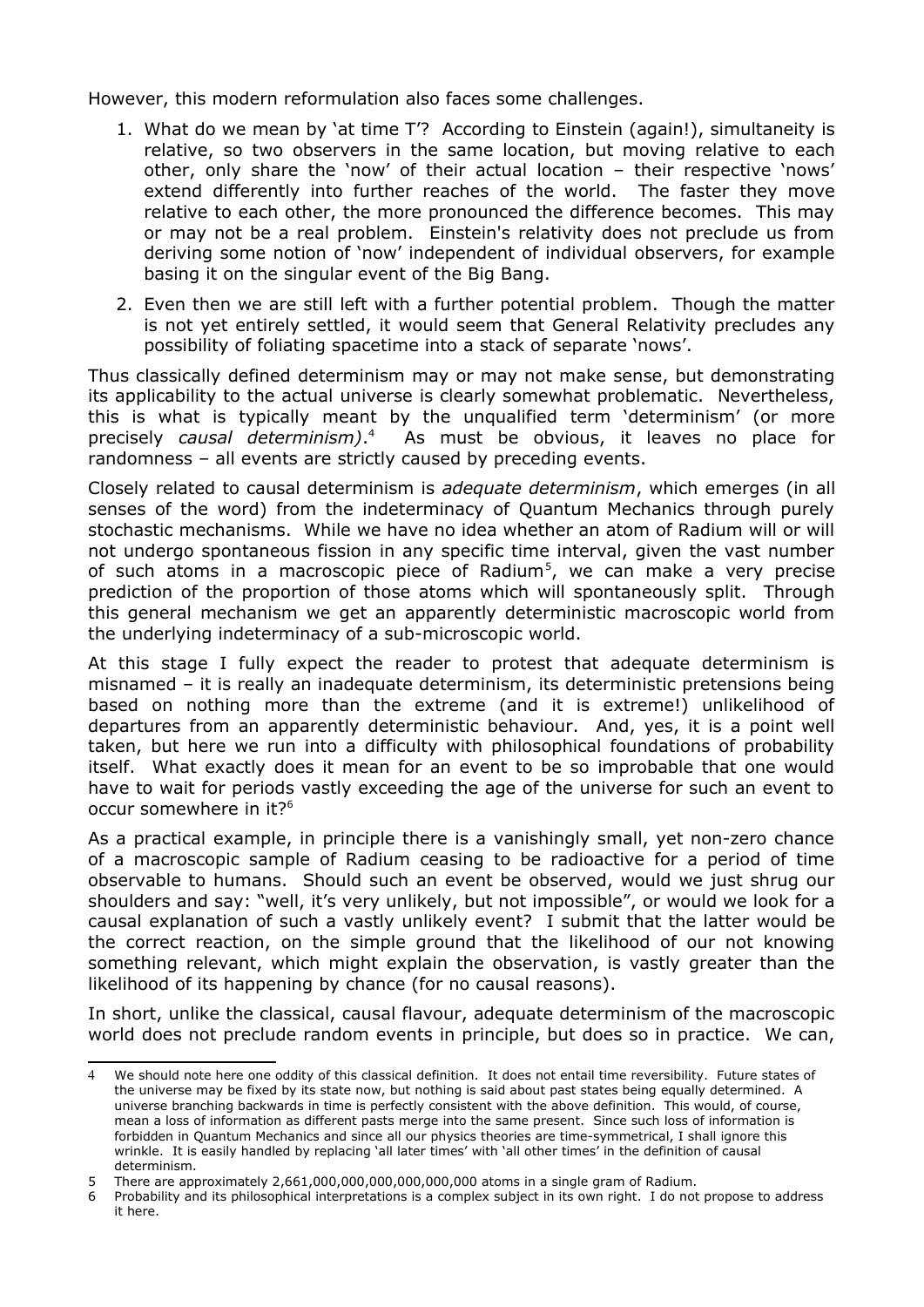of course, make the underlying quantum indeterminacy manifest itself in elaborately contrived experimental set-ups by affecting macroscopic states or our measuring devices. However, all such experiments rely on deterministic causal effects to magnify events occurring on the quantum scale.

Turning back to the classically defined causal determinism, there is an interesting complication. Consider a time machine. Not the standard science-fiction type, which allows re-visiting the past (in order to kill your granddad etc . . .), but a much less exciting one, capable of going **only** into the future. Imagine a time machine, which sets out at time T(start), and pops up again at a later time T(stop). It does not in any sense exist in the intervening times. Can such time machines exist? For that matter, are there any natural phenomena which have this property of simply skipping a given time interval? We don't know, but there is no known reason to exclude this possibility.

This has an important consequence for causally deterministic universes: the state of the universe at a time T between the start and stop times is no longer sufficient to fix the state of the universe at all later times. I.e. in the time interval between T(start) and T(stop) a universe permitting such time travel does not conform to the classical definition of determinism. During that time it looks distinctly like an indeterministic universe, even though no actual indeterminacy is involved. This is what is known as a weakly deterministic universe, in which the future is fixed not by the state at some time T, but by the universe's complete (possibly infinite!) past history.

Thus we now have two separate models of classical determinism: *strong causal determinism,* in which the state of the universe at time T does suffice to fix its subsequent history, and *weak causal determinism* in which it is only the whole of the past history that does the trick (or the complete state of the origin of the universe, if the past is finite).

The apparently clear division between determinism and indeterminism suddenly looks rather blurred. One can argue that the apparent indeterminacy of such a universe is still purely epistemic. But one can also argue that, since we can only know about the past by traces it has left in the present, and since forward time-skipping causal influences are by definition unknowable in the time interval they skip, the relevant information is in principle unavailable and hence it is not legitimate to posit its existence: a difference that makes no difference *is* no difference.

Of course, the weak form of causal determinism faces the same Relativity-related difficulties as the strong version. If, as some physicists consider possible, the Big Bang was just an event in an infinite history of the universe, rather than the beginning of time, does the assertion that the whole of the past history of the universe determines its future actually make any sense? This seems at least debatable.

There is, however, another, more radical approach to determinism. Could one define it in a way which would make it immune to challenges by Einstein's Relativity theories? Indeed one could – by stripping determinism to its barest bones, resulting in the 4<sup>th</sup> version of the concept. *Logical determinism* simply says that all propositions concerning the past, the present and the future are either true or false.

Note an important implication of this definition: logical determinism dispenses with the requirement of causality. It demands all events to be determinate, which makes it a determinism, but unlike the above discussed causal versions of the concept, it does not demand that events be causally determined. $<sup>7</sup>$  $<sup>7</sup>$  $<sup>7</sup>$ </sup>

This may sound familiar to readers acquainted with scholastic philosophy. The notion of 'accidental necessity' was invented by scholastics to account for the fact that the

<span id="page-2-0"></span><sup>7</sup> This is, of course, why I was careful to qualify both strong and weak flavours of determinism as *causal ones.*